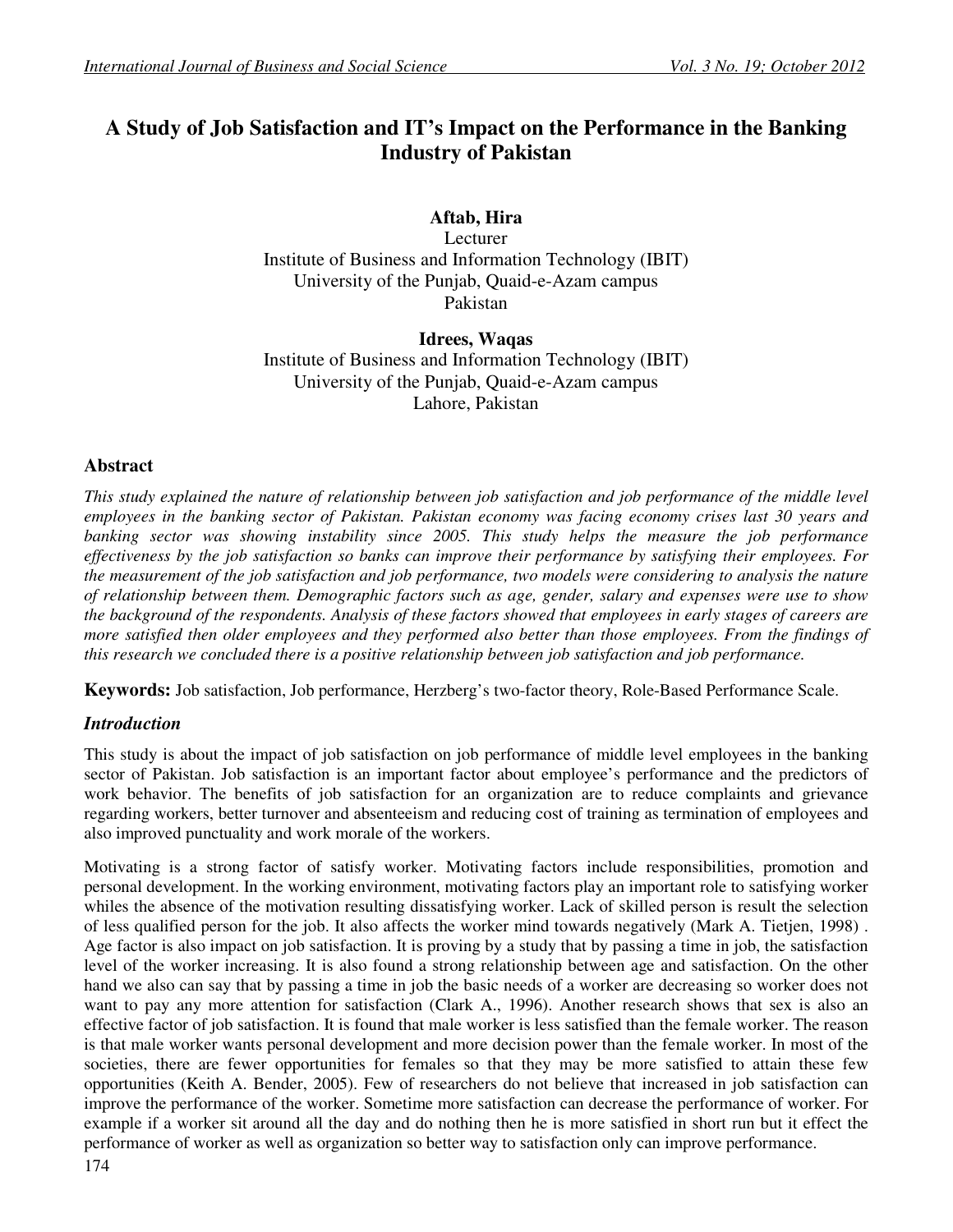Workers also compare their working conditions with society conditions. If working conditions is better than the society conditions than worker feels more comfort in the working environment and it also result of job satisfaction.

The Banking sector of Pakistan is playing pivotal role in the growth of country's economy. Today, almost 80 percent of the banking assets are held by the private sector banks Pakistan has been ranked 34 out of 52 countries in the World Economic Forum's first Financial Development Report. From the last 5 years of the Pakistan's banks, many banks were showing negative profit, state bank of Pakistan reported that one the main reason for this is the behavior of the employees towards job. This study determine the relationship between job satisfaction and job performance as it is a cause of negative profit of banking sector also banks can make strategies to perform better by satisfied their employees.

### *Literature Review*

Herzberg (1959) studied on accountants and engineers and opposed the concept of a single continuum between the satisfaction and dissatisfaction. He contended that job satisfiers were those aspects of work which were intrinsic to the employee and tended to promote feelings of happiness in the worker. The dissatisfied were those aspects of work which were extrinsic and focused on the environment of the work. He further concluded that there probably were two continua present, one including those factors that caused satisfaction or lack of satisfaction, and a second which included factors that caused dissatisfaction or a condition of no dissatisfaction **(Herzberg F. M. B., 1959)**. Uncertain results come out when we analyses of job satisfaction of the public versus private sector. Diaz-Serrano & Cabral Vieira fined that public sector workers are more satisfied than private sector worker **(Diaz-Serrano, 2005)**. The opposite case, public employees are more satisfied with job security, while private employees finding this type of job **(Ghinetti P, 2007)**. Herzberg explained that job attitudes are a powerful force and are functionally related to the productivity, stability, and adjustment of the industrial working force. Also, the positive effects of high attitudes are more potent than the negative effects of low attitudes **(Herzberg F., 1957)**. We use Herzberg (1957) model of two factor theory. But in past, some model also introduced to measure the job satisfaction. Yang (2003) presented the model of job satisfaction. He conducted a survey on these dimensions and the results for each quality attribute are placed in the model and then improvement strategies are considered based on the position of each item.

Job performance is the most important studied in the organizational behavior and human resource management. But most of the measurements of performance ignore the dimensions of working conditions and behavior and they considered the traditionally job descriptions. And it is not surprising because all these measurements follow the formal job analysis **(Bernardin H. J., 1995)**. Like some researchers introduced the idea of organization citizen ship behavior (OCB). It shows the intentional employee's actions that are not required but need of employers. So they suggested that employee's performance is two dimensional, one work is that which is by the organization and other is optional work by employees **(Van Dyne L., 1998)**. Welbourne, 1997 implemented this model on six different companied to know the acceptance and rejection of these hypotheses. These hypotheses were The five roles assessed in the RBPS (job holder, organization member, career, innovator, and team member) measure components of behavior that, while related to each other, are unique, and hypothesis 2: The five roles suggested in the RBPS measure components of behavior above and beyond what is assessed in a company's traditional performance appraisal instruments **(Welbourne, 1997, pp. 9-10)**. For the reliability of this model Wellbourne calculated the value of alpha in different companies. By calculation, it has been found that all companies have average value of alpha within range of 0.75 to 0.90, which means this model shows the strong internally consistency **(Welbourne, 1997, p. 14)**.

The study of relationship of job satisfaction and job performance always has a contentious history. In 1930's, some researchers were emphasized on their relationship and they were studied seriously at the notion that a happy worker is a productive worker. At that time it showed a weak and somehow a negative relationship between them but in 1985's, it was proved that there is a correlation between job performance and job satisfaction and the value of correlation was about 0.17 **(Iaffaldano M. R., 1985)**. Another study also confirmed that in private sector, there is strong positive relationship between job satisfaction and communication with boss that share information **(Wheeless V., 1983)**.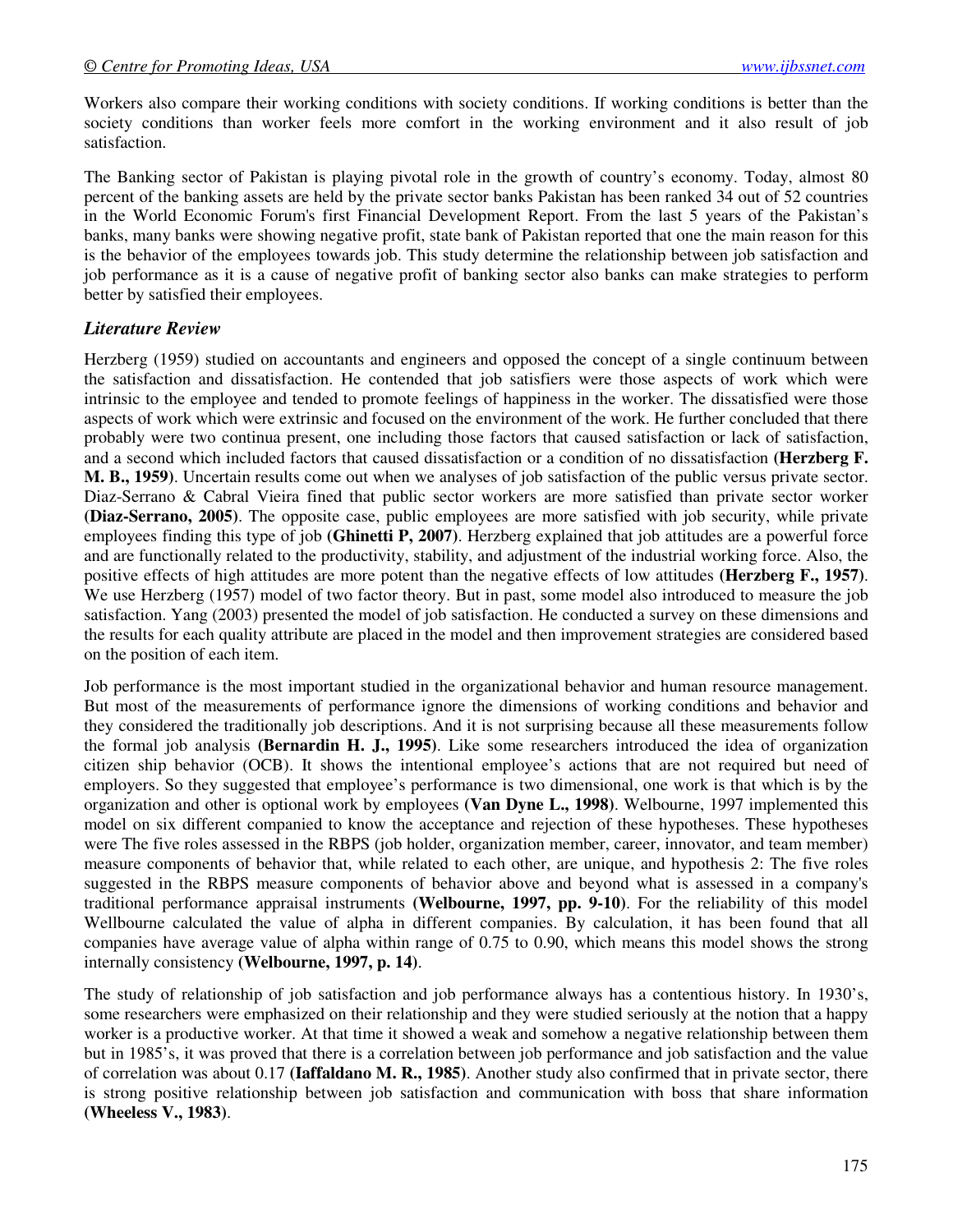Even in mid 1970's researchers reported that a consistently clear and positive pattern of relationships between an employee's perceptions of communications and his or her job satisfaction **(King W., 1988)**. Another study shows the correlation between job satisfaction and job performance is positive and significant. It is hard for complex jobs, but generally moderate (0.30) **(Judge T, 2001)**. This result is encouraging, but it still falls short of the theoretical expectations, so that the debate has been re-opened. Opposite picture we also found in history that both job satisfaction and job performance has negative impact on each other. Working timing may get the more work from employees and their performance may be going better but their job satisfaction level must be decreasing. However, negative correlation between working hours and job satisfaction also find **(Clark A., 1996)**. And also workers are dissatisfied with their working hours **(Skalli A., 2007).** For the existence of relationship between job satisfaction and employee performance, it is important what type of factor are included. Study previously proved that both have positive impact on each other in any situational context, so high job satisfaction impact positive on climate of job performance **(Bowen D. E., 2004)(Wright P. M., 2001)(Wright P. M. G. T., 2005).** A literature suggested that there is a strong link between job performance and communication with boss but due to various methodologies and definition, this result often giving mixed data **(Pincus D., 1986)**.

# *Theoretical Framework of the Variables*

For the measurement and study of job satisfaction, we use "Herzberg's two-factor theory (1959)". By this theory job satisfaction has two dimensions. So following are the dimensions and elements of job satisfaction.

### **Leading to satisfaction: Motivation Factors**

- 1. Achievement
- 2. Recognition
- 3. Work itself
- 4. Advancement
- 5. Growth

### **Leading to dissatisfaction: Hygiene factors**

- 1. Company policy
- 2. Relationship with boss
- 3. Working conditions
- 4. Relationship with peers
- 5. Money
- 6. Work Security

For the measurement of job performance, we use "Role-Based Performance Scale" by Theresa M. Welbourne (1997). By this theory job performance has five dimensions. So following are the dimensions and elements of job performance.

### **Job**

- 1. Quantity of work output
- 2. Quality of work output
- 3. Accuracy of work
- 4. Customer service provided

### **Career**

- 1. Making progress in his/her career
- 2. Developing skills needed for his/her future career.
- 3. Obtaining personal career goals
- 4. Seeking out career opportunities

### **Innovator**

- 1. Coming up with new ideas
- 2. Working to implement new ideas
- 3. Finding improved ways to do things
- 4. Creating better processes and routines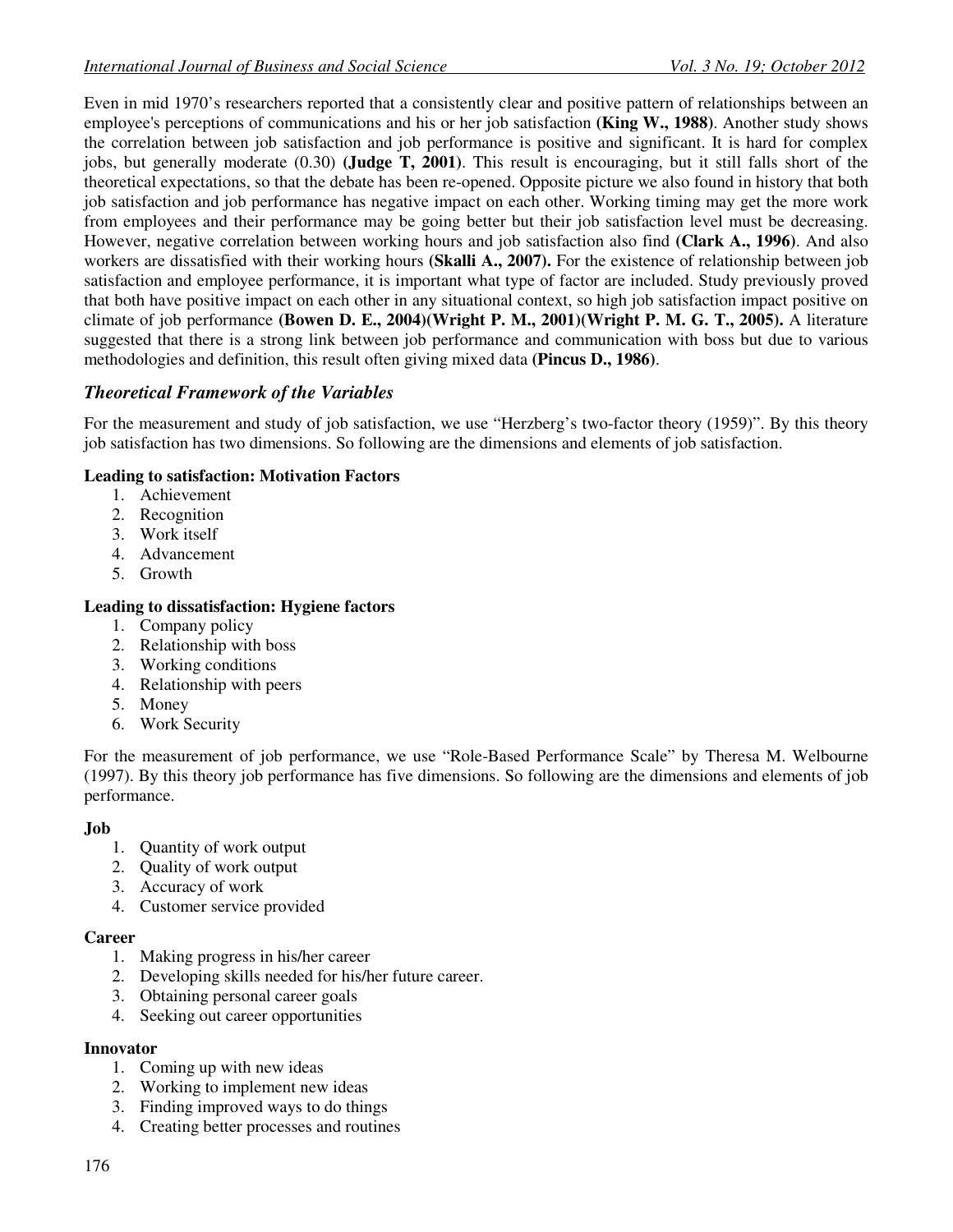### **Team**

- 1. Working as part of a team or work group
- 2. Seeking information from others in his/her work group
- 3. Making sure his/her work group succeeds
- 4. Responding to the needs of others in his/her work group

### **Organization**

- 1. Doing things that helps others when it's not part of his/her job
- 2. Working for the overall good of the company
- 3. Doing things to promote the company
- 4. Helping so that the company is a good place to be

# *Research Methodology*

- Questionnaire was used as an instrument to collect data. In the questionnaire there were 45 questions that were asked from respondents. Questionnaire was divided into three parts. First portion consist 9 questions related to demographical data. Question number 1 to 15 was related to job satisfaction and Question number 16 to 36 was related to job performance.
- Likert scale was used.
- Data was collected while following the non probability sampling technique i.e. convenience basis. The advantage of this sampling are that it is much less costly, quicker and analysis will become easier. Data was collected by going banks and fill questionnaire by convenience basis.
- After collection of data, all data was entering in SPSS version19 and made them easy for analysis by 95% confident level.
- The population was middle level managers in all the banks of Lahore while Data was collecting from 19 banks of Lahore by their 32 branches. Questionnaire was filled by 335 respondents that work in middle level of banking sector.
- The main hypothesis of our study was to measure the nature of the relationship between job satisfaction and job performance.

# **Analysis and Result**

### **Reliability Analysis**

### **Table #1 Reliability Analysis**

|                                                    | <b>Cronbach's Alpha</b> |
|----------------------------------------------------|-------------------------|
| Exogenous variable reliability (job satisfaction)  | 0.829                   |
| Endogenous variable reliability (job performance)  | 0.848                   |
| Reliability statistics of job satisfaction and job | 0.853                   |
| performance                                        |                         |

Cronbach's Alpha for job satisfaction's elements were 0.829 which was high and indicates strong internal consistency among the elements of job satisfaction. Alpha for job performance's elements were 0.848 (Alpha of 0.70 is generally considered to be a "good" reliability value, rule of thumb), which was high and indicates strong internal consistency among the elements of job performance. Overall alpha was 0.853, which was high and indicates strong internal consistency among the variables of job satisfaction and role based performance.

### **Kolmogrov Smirnov**

For check the normality of the demographics factor, we had applied the KOLMOGROV SMIRNOV test on all the demographical variables with the following hypotheses

- **H<sup>1</sup>**: There is a difference between distribution of factor data set and normal one.
- **H0:** There is no difference between distribution of factor data set and normal one.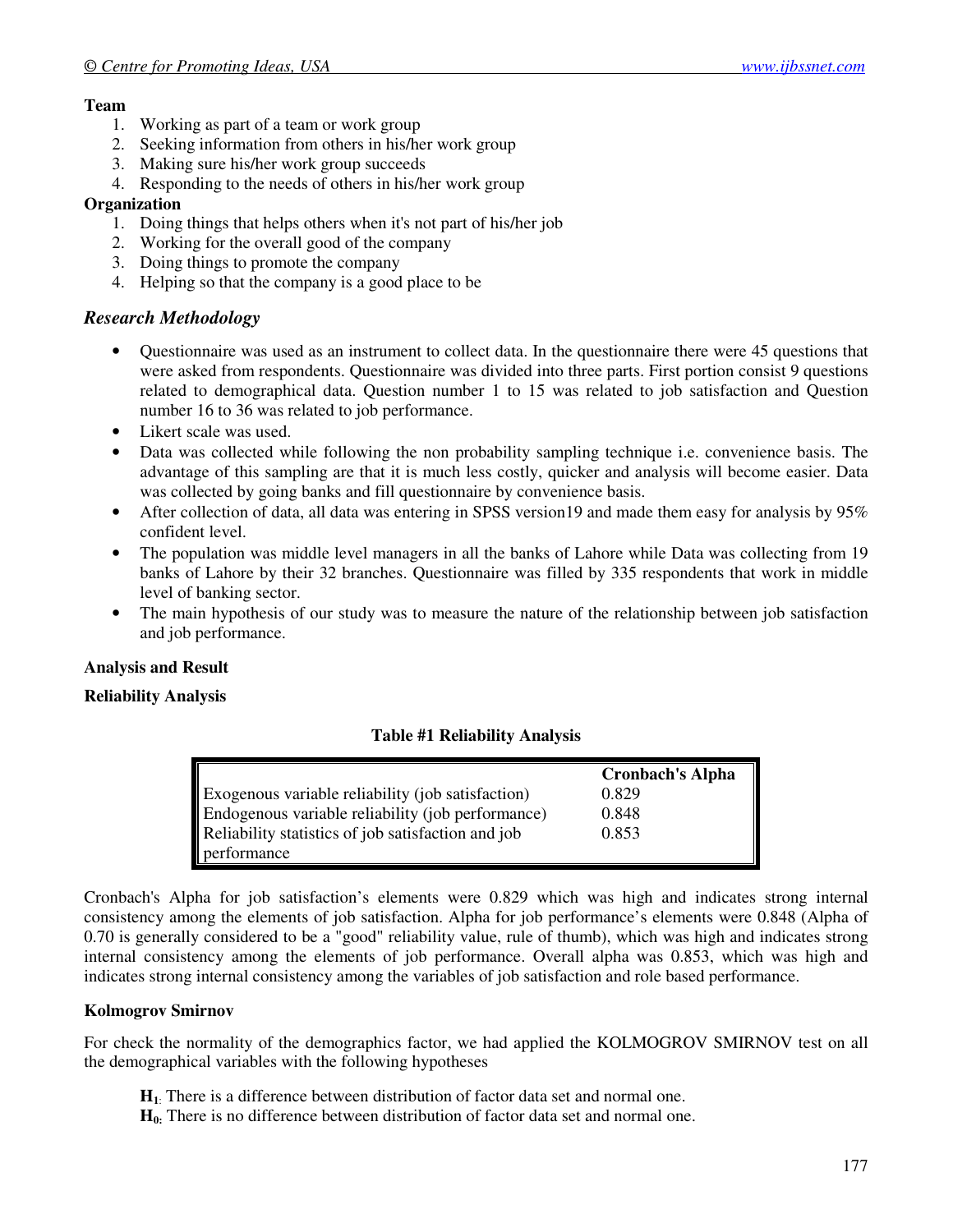| <b>Test Variable</b>    | Asymp. Sig.<br>$(2-tailed)$ | <b>Test Variable</b>     | Asymp. Sig.<br>$(2-tailed)$ |
|-------------------------|-----------------------------|--------------------------|-----------------------------|
| Gender                  | .000                        | <b>Total Experience</b>  | .000                        |
| Age                     | .000                        | Designation in Bank      | .000                        |
| <b>Marital Status</b>   | .000                        | <b>Monthly Expenses</b>  | .000                        |
| <b>Monthly Salary</b>   | .000                        | <b>Family Dependents</b> | .000                        |
| Duration of Current Job | .000                        |                          |                             |

**Table #2 Kolmogrov Smirnov Test** 

After the implementation of Kolmogrov Smirnov test on all the demographical variables, it was concluded that all demographical variables had different from normality set of data. By testing all demographical variables, we accepted  $H_1$  and rejected  $H_0$ .

#### **Mann Whitney Test**

|                        | <b>PERFORMANCE</b> | <b>JOB SATISFACTION</b> |
|------------------------|--------------------|-------------------------|
|                        | <b>DEPENDENT</b>   | <b>INDEPENDENT</b>      |
|                        | <b>VARIABLE</b>    | <b>VARIABLE</b>         |
| Asymp. Sig. (2-tailed) | .003               | .915                    |
| Male Mean Rank         | 180.19             | 168.44                  |
| Female Mean Rank       | 147.52             | 167.26                  |

#### **Table #3 Mann Whitney Test**

We applied Mann whitney test on all dimensions and elements of job satisfaction and job performance. Also we had applied Mann Whitney test on overall job satisfaction with gender as a grouping variable. We observed that sigma value was 0.915. It means  $p > 0.05$  so it shows that there was no difference in the perspective of male and female about the job satisfaction. We applied Mann Whitney test on overall role based performance. We observed that sigma value was 0.003. It means p<0.05 so there was a difference in the perspective of male and female about overall role based performance. And the value of mean of male was 180.19 which were greater than the value of mean of female 147.52. So male's population believes that their performance was better than female's population.

#### **Correlation Analysis**

### **Table #4 Correlation Analysis**

|             |                                             | Job Satisfaction Performance |      |
|-------------|---------------------------------------------|------------------------------|------|
|             | <b>Job Satisfaction</b> Pearson Correlation |                              | .557 |
|             | $Sig. (2-tailed)$                           |                              | .000 |
| Performance | <b>Pearson Correlation</b> .557             |                              |      |
|             | $Sig. (2-tailed)$                           |                              | 000  |

We applied correction test on each dimension and elements of job satisfaction and job performance and got the value of sigma which decided the correlation between the two factors.

According to table,  $p<0.05$  so there was a relationship between the job satisfaction and the performance and Pearson Correlation defines the degree of correlation between the job satisfaction and the performance that both were 55.7% correlated.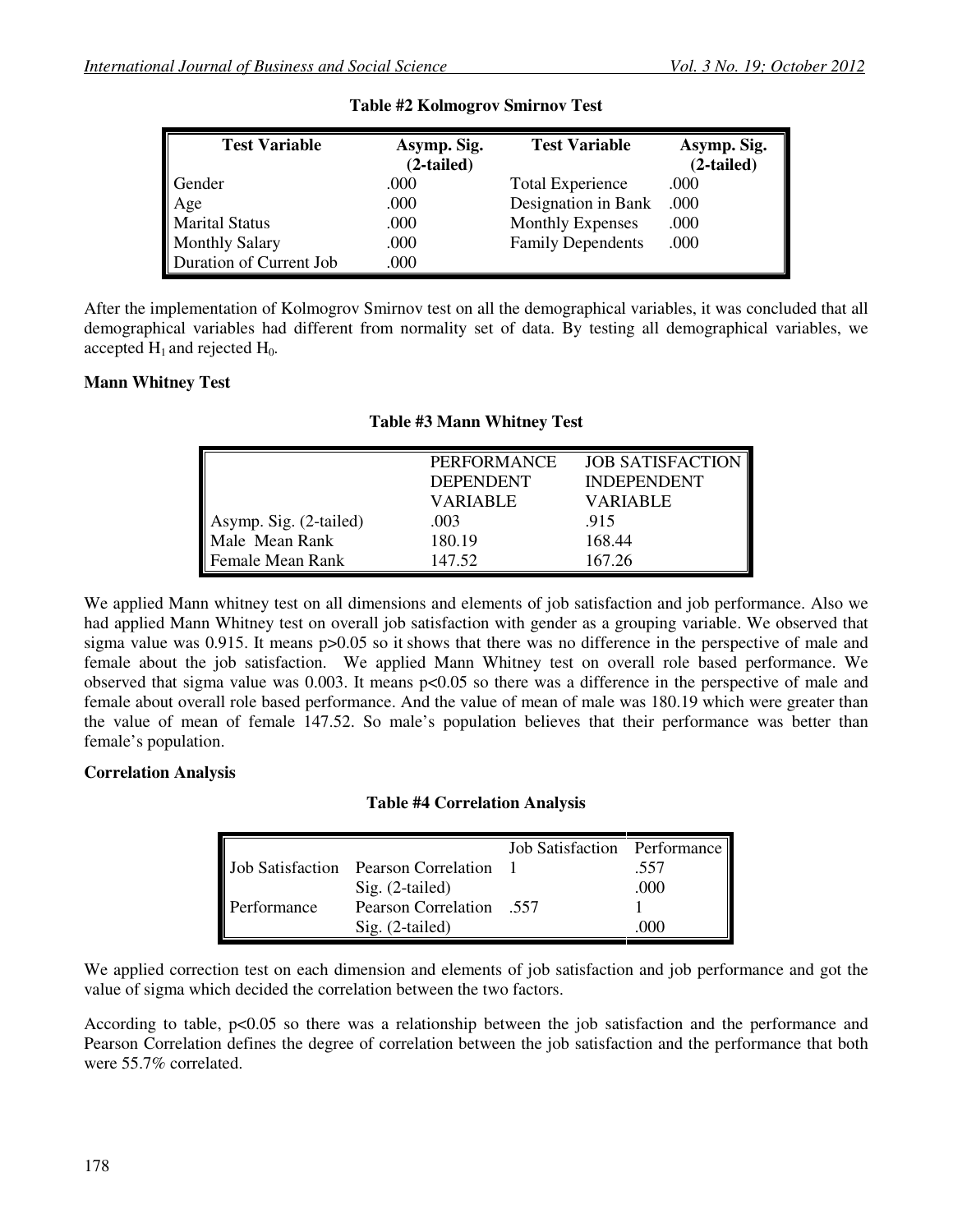### **Descriptive Statistics**

| <b>Descriptive Statistics</b>         |        |                |              |
|---------------------------------------|--------|----------------|--------------|
|                                       | Mean   | Std. Deviation | $\mathbb{N}$ |
| Performance dependent variable        | 4.1370 | .38771         | 335          |
| Job satisfaction Independent Variable | 4.0918 | .44674         | 335          |

**Table #5 Descriptive Statistics** 

The mean value of both variables was nearly close to each other. By the standard deviation, we found that the maximum value of performance was  $4.91\{4.13 + (2 \times .387)\}\$  and minimum value was  $3.36\{4.13 - (2 \times .387)\}\$ this means that performance variable value was fall between 4.91 to 3.36. The maximum value of job satisfaction was  $4.98 \{4.09 + (2 \times .446)\}\$  and minimum value was  $3.20 \{4.13 - (2 \times .446)\}\$  this means that job satisfaction variable value was fall between 4.98 to 3.20.

#### **Regression Analysis**

#### **Table #5 Regression Analysis**

| Model |            | Mean   |         | $\gamma$ ig. |
|-------|------------|--------|---------|--------------|
|       |            | Square |         |              |
|       | Regression | 15.583 | 149.870 |              |

Table# 5 indicates the statistical significance of regression model. Here  $P < 0.05$  which means overall model applied is significantly good enough in predicting the outcome variable performance. F  $(1, 333) = 15.583$ , P = 0.000<0.05 Our model was significant

#### **Table #6 Coefficients**

|                         | Unstandardized | Coefficients | Sig. |
|-------------------------|----------------|--------------|------|
|                         | <b>Beta</b>    |              |      |
| (Constant)              | 2.159          |              | .000 |
| <b>Job Satisfaction</b> | 484            |              |      |

The value of  $p < 0.05$  so its means we should reject  $H_0$  and accept  $H_1$ , which means impact of job satisfaction is positively related to work performance so our model was significantly good to predict the value. Coefficient table provides the information about the prediction value (Performance) from predictor (Job satisfaction). From the above table the Ordinary Least Squares (OLS) equation will be

#### **Performance = 2.159 + 0.484 (Job Satisfaction)**

#### **Conclusion**

There was two purpose of this study. First, it was to examine the relationship between job satisfaction and job performance to estimate the relationship existence of job satisfaction and job performance. This was accomplished, and results showed that the satisfaction-performance relationship was positive through regression analysis. The second purpose of the investigation was to examine the reliability of theoretical models that were used for the study. And the result shown that the models which were used for the study was fit and significant. Also it was seen that it was necessary that satisfied worker is always a productive worker for an organization. Incentives, motivations, extra benefit and monitory rewards increased the performance level of the employee.

By given the above review and the consistency of the result across study, we believed that researchers should reconsider the relationship between job satisfaction and job performance. In light of our result we believed that researchers who produced the positive magnitude about the relationship between job satisfaction and job performance were giving a new way to study the organizational behavior.